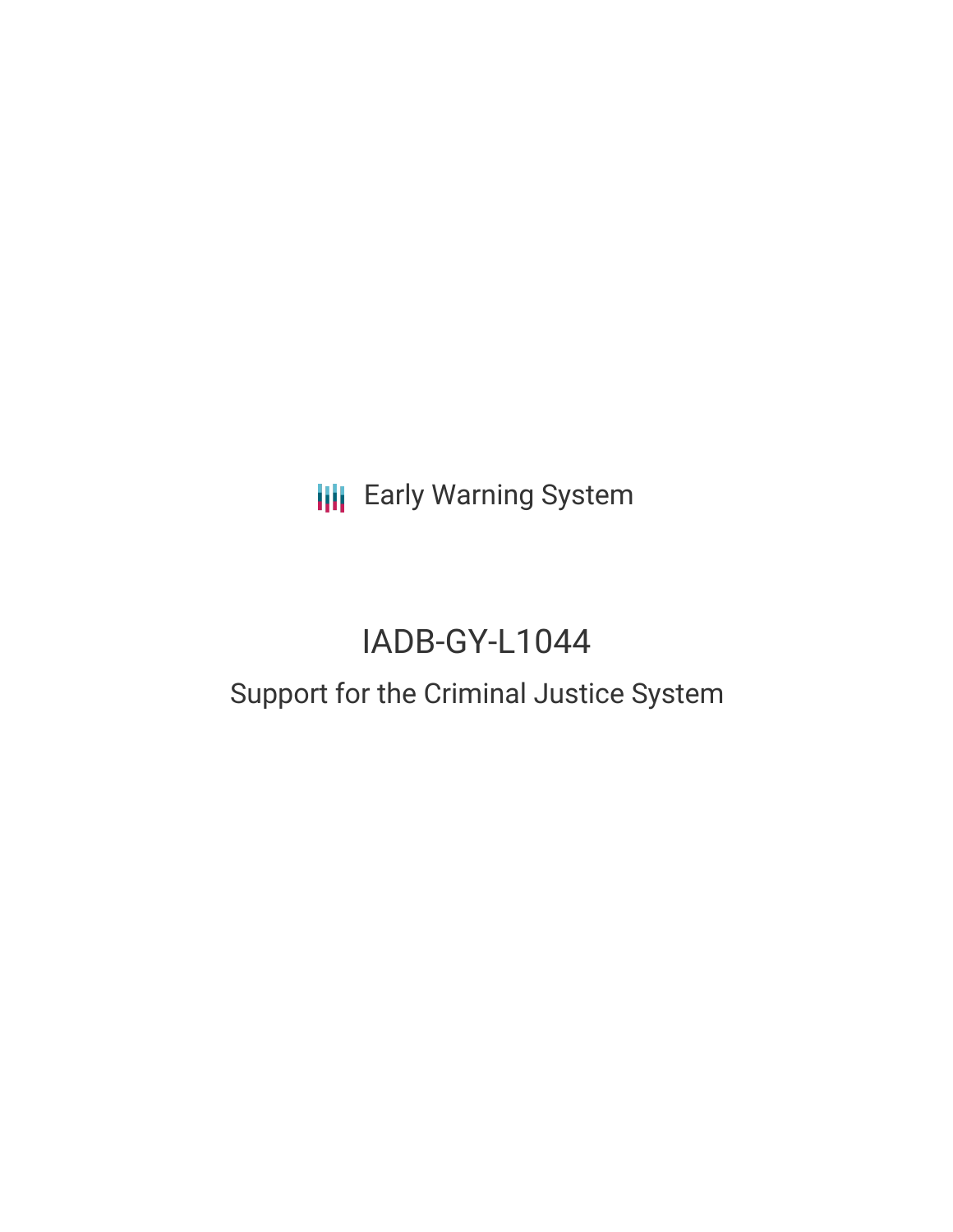

#### **Quick Facts**

| <b>Countries</b>               | Guyana                                 |
|--------------------------------|----------------------------------------|
| <b>Financial Institutions</b>  | Inter-American Development Bank (IADB) |
| <b>Status</b>                  | Active                                 |
| <b>Bank Risk Rating</b>        | C                                      |
| <b>Voting Date</b>             | 2016-12-14                             |
| <b>Borrower</b>                | Guyana, Ministry of Legal Affairs      |
| <b>Sectors</b>                 | Law and Government                     |
| <b>Investment Type(s)</b>      | Loan                                   |
| <b>Investment Amount (USD)</b> | $$8.00$ million                        |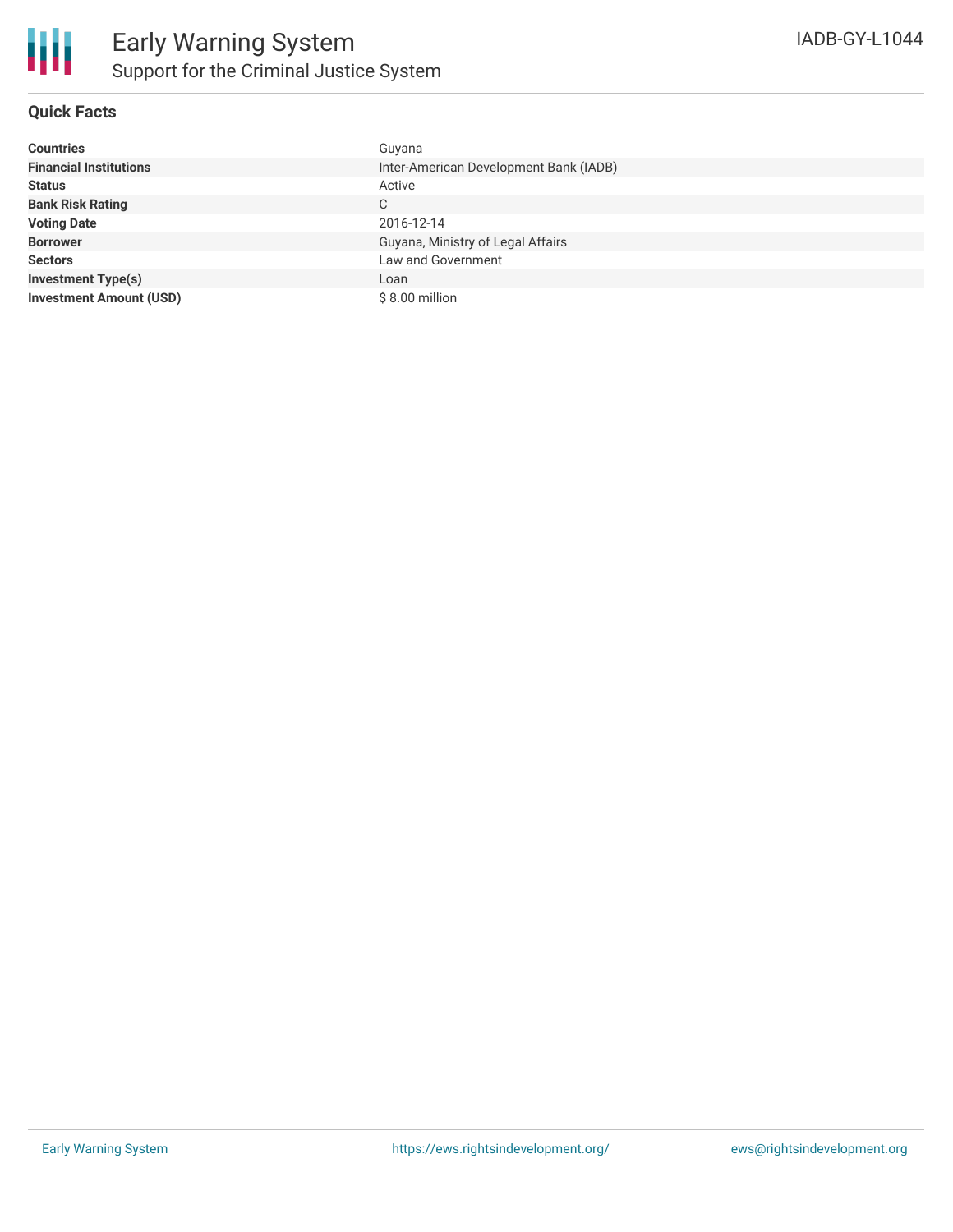

## **Project Description**

The general objective of the programme is to contribute to the reduction of high concentrations of prison population in Guyana. The specific objectives are: (i) to reduce the proportion of inmates who are pre-trial detainees; and (ii) to increase the use of alternative sentencing in the country.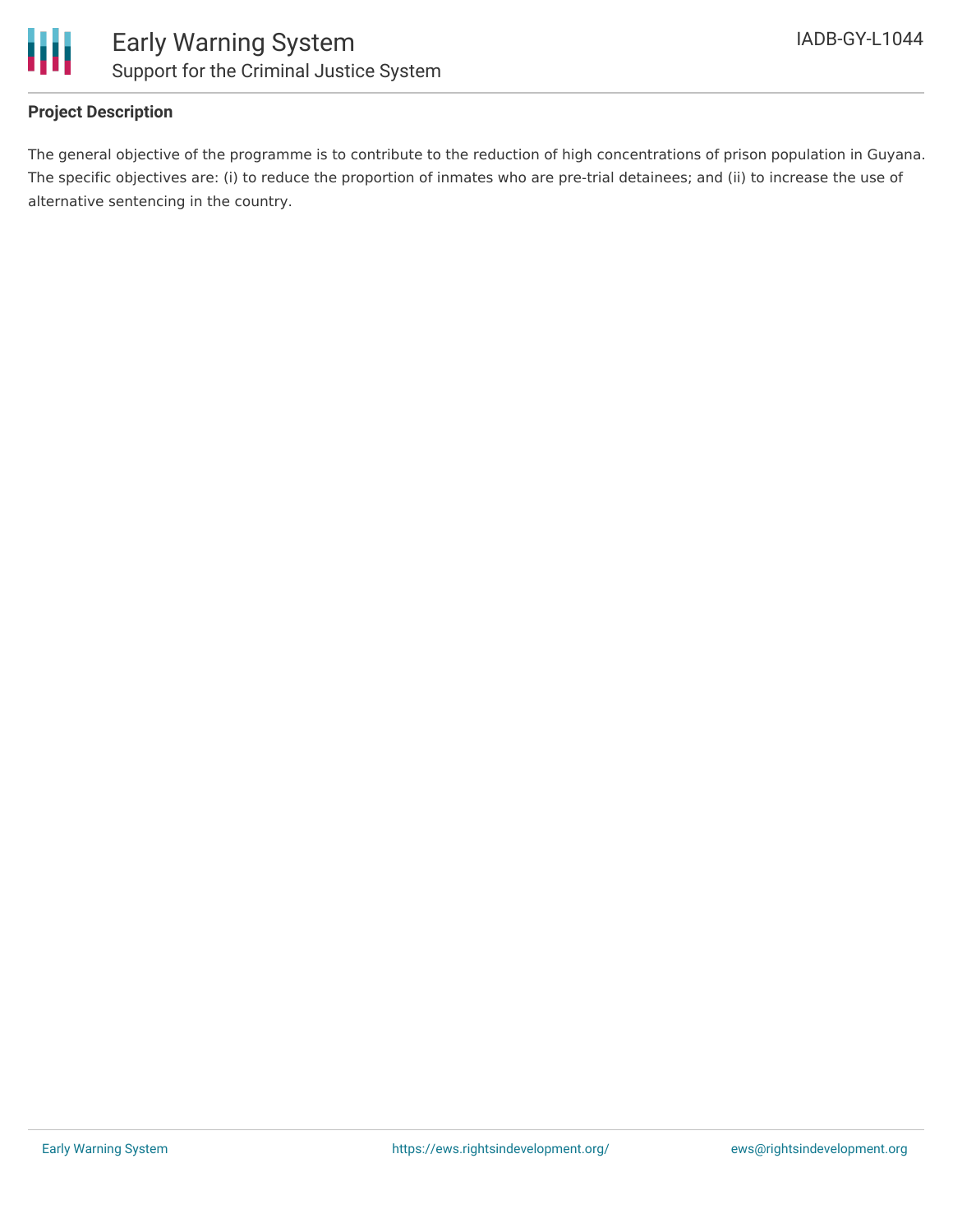

#### **Investment Description**

• Inter-American Development Bank (IADB)

This funding come from both the IDBs ordinary capital fund and the Fund for Special Operations.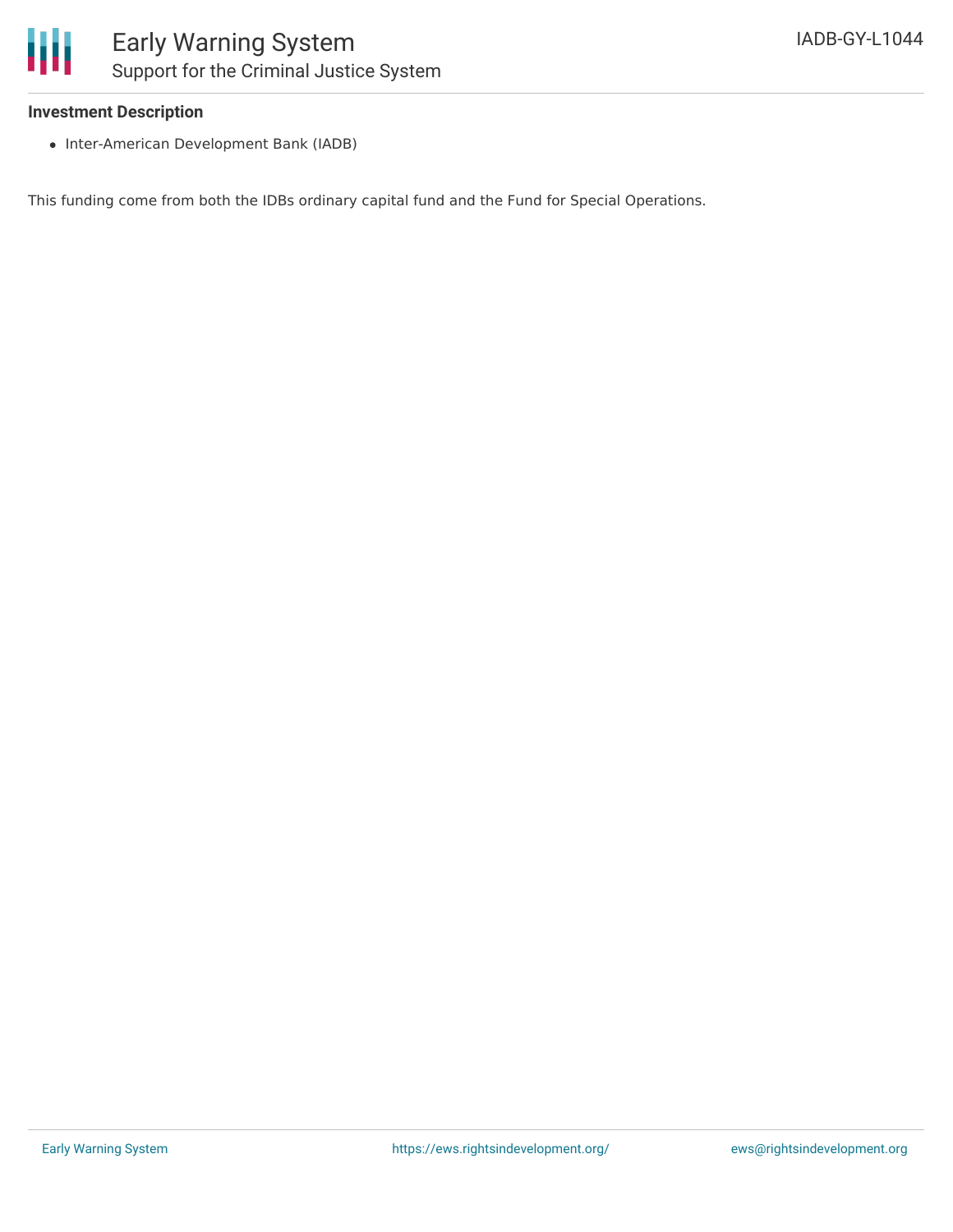

#### **Contact Information**

ACCOUNTABILITY MECHANISM OF IADB

The Independent Consultation and Investigation Mechanism (MICI) is the independent complaint mechanism and fact-finding body for people who have been or are likely to be adversely affected by an Inter-American Development Bank (IDB) or Inter-American Investment Corporation (IIC)-funded project. If you submit a complaint to MICI, they may assist you in addressing the problems you raised through a dispute-resolution process with those implementing the project and/or through an investigation to assess whether the IDB or IIC is following its own policies for preventing or mitigating harm to people or the environment. You can submit a complaint by sending an email to MICI@iadb.org. You can learn more about the MICI and how to file a complaint at http://www.iadb.org/en/mici/mici,1752.html (in English) or http://www.iadb.org/es/mici/mici,1752.html (Spanish).